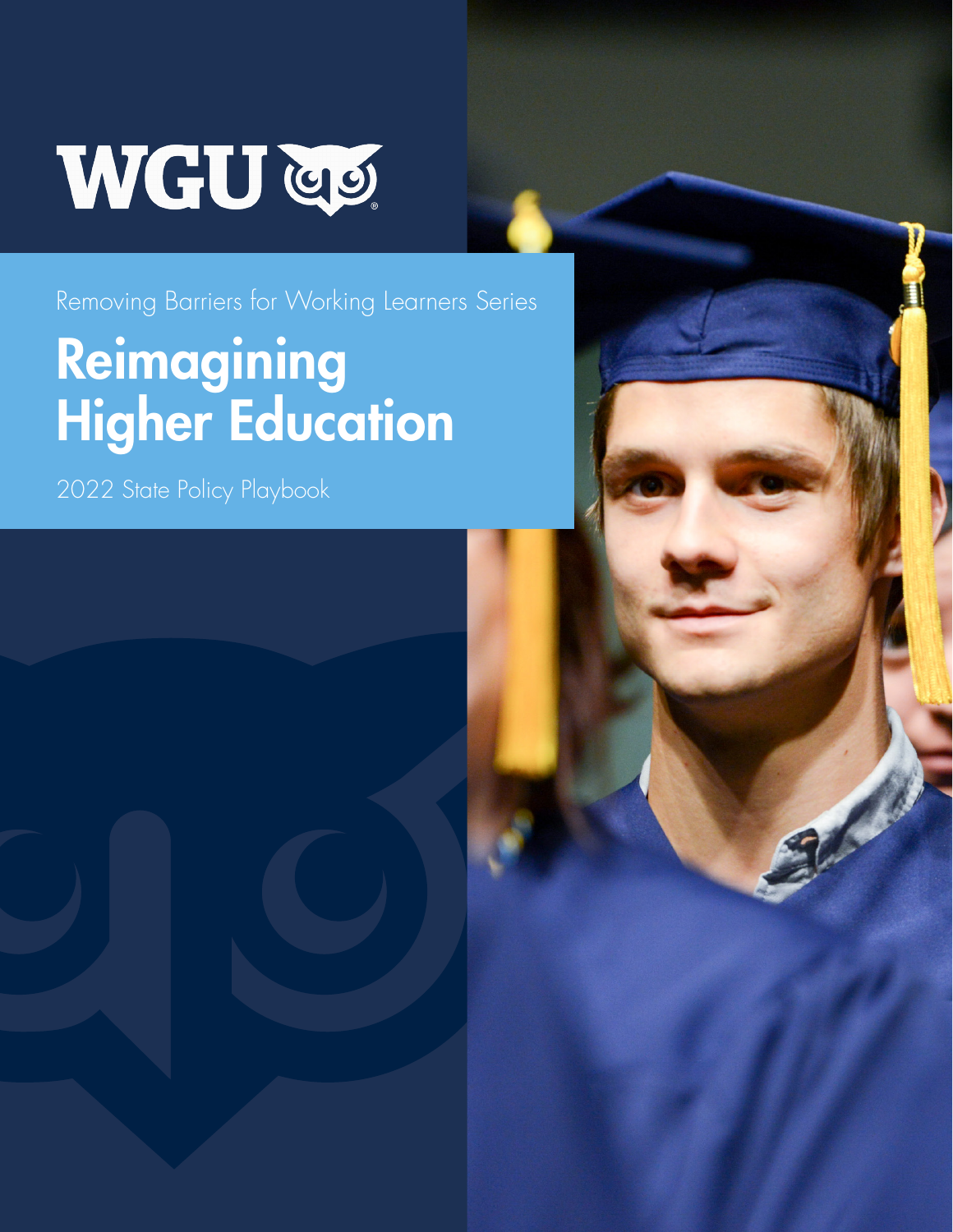## Removing Barriers for Working Learners

Western Governors University's Removing Barriers for Working Learners series is intended to capture the central public policy lessons learned through Western Governors University's (WGU) history of serving learners—particularly working learners—and is reinforced by our experiences over the past few years.

From its founding, WGU has been and continues to be driven to design solutions to answer the critically important question: What do learners need, particularly working learners? WGU believes higher education must:

- Personalize learning
- Create affordable, accessible, and equitable pathways to opportunity
- Build on-ramps to work
- Provide whole-learner support services

These are critical elements for working adults, without which successful upskilling and reskilling opportunities cannot happen. But all learners benefit from a higher education model built on these priorities. When learners benefit, society benefits. College graduates are less likely to be unemployed and more likely to make significantly higher wages over a lifetime, allowing them to contribute to economic growth and vital communities. Conversely, they are less likely to need state assistance through the form of programs like the Supplemental Nutritional Assistance Program (SNAP), Medicaid, and Supplemental Security Income, preserving resources that can be devoted elsewhere. When higher education fulfills its purpose—providing pathways to opportunity individuals and communities thrive. Utilizing the lessons learned from COVID-19 and the nimbleness of institutions like WGU, postsecondary education can continue to transform itself, and in doing so, can change the economic and workforce future of our communities.

#### Western Governors University is Reimagining Higher Education

Twenty-five years ago, 19 U.S. governors created WGU to expand access to higher education—the surest path from talent to opportunity. These governors believed that college had become too expensive and disconnected from the workforce, failing to meet the needs of their state economies. They were concerned about barriers to degree attainment for all populations and felt the existing higher education model did not create a pathway to career advancement for individuals struggling with poverty, underemployment, and lowwage careers. These governors founded WGU as an affordable, innovative, results-driven educational institution that prepares learners of all backgrounds for great careers.

The result was an online, competency-based program that allows learners to progress at their own pace—a flexible, cost-effective solution that focuses on the most in-demand skills. WGU is unique in that, from the onset, it was designed to serve primarily working learners and was built with the needs of those learners in mind. At the core of WGU is continual reflection and reinvention to meet the ever-evolving needs of learners and employers, with a focus

on "skills as currency" and a commitment to measuring success through equitable student outcomes, including completion and return on investment.

While no one was prepared for the COVID-19 pandemic, WGU was uniquely well-suited to serve student needs. WGU entered the pandemic with an effective online education model, a strong culture of student support, and the ability to meet learners particularly working learners—right where they are, helping them upskill and reskill. During a time of tremendous disruption in higher education, WGU launched new broadband initiatives, committed to new strategies for addressing gaps in outcomes for students of color, and between March 2020 and December 2021, graduated more than 87,000 learners—many of them completing a degree in only two or three years. While higher education as a whole saw enrollment decline, particularly among students from historically underserved populations, WGU was able to grow and support thousands of learners in achieving their goal to earn a degree.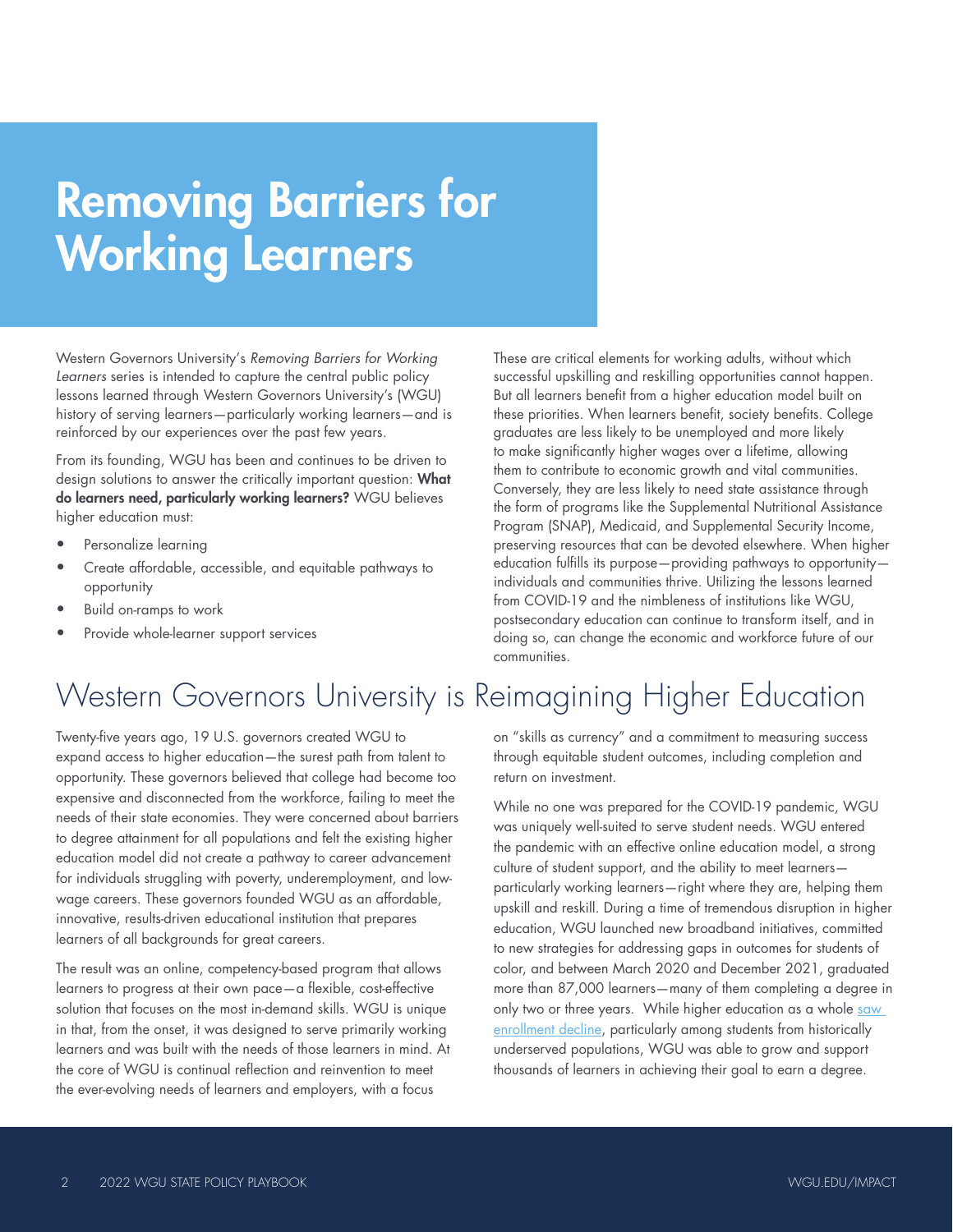### Breaking Down Barriers to Higher Education

The higher education landscape was in transformation long before the COVID-19 pandemic. Shifting demographics, technological advances, rapid adjustments in employer needs, and a new emphasis on costs nudged along incremental shifts in higher education institutions, policies and practices across the United States. In 2020, COVID-19 became an accelerant for transformation. Most institutions moved instruction online and launched programs to meet a myriad of learners' needs, focused on issues such as broadband access, housing, and mental health. Many policymakers across states focused on short-term retraining programs to help displaced workers get back to work. These plans and proposals shifted from being trending initiatives before the pandemic to becoming critical imperatives nearly overnight.

We are not yet post-pandemic, but this much is clear: learning is no longer a one-and-done journey with graduation as the end goal. Higher education must be an accessible tool to upskill and reskill throughout an individual's life. It must serve as an investment that propels learners forward to completed credentials and new opportunities. This renewed vision for higher education can help reinvigorate the promise of higher education as a gateway to success and lifelong opportunity—for all students, anytime, anywhere, and in any stage of life.

#### Removing Barriers for Working Learners by Transforming Higher Education

| <b>Traditional Higher Education</b>                                                                                                                                              | <b>Higher Education Without Barriers</b>                                                                                                            |
|----------------------------------------------------------------------------------------------------------------------------------------------------------------------------------|-----------------------------------------------------------------------------------------------------------------------------------------------------|
| Select learners allowed                                                                                                                                                          | All learners welcomed and barriers to equitable access removed                                                                                      |
| Learners come to the institution                                                                                                                                                 | The institution meets learners where they are                                                                                                       |
| Instruction, policies, and practices guided by status quo and<br>tradition                                                                                                       | Learners' needs guide instruction, policies, and practices                                                                                          |
| Learners adapt to institutional structures                                                                                                                                       | Institutional structures adapt to learners                                                                                                          |
| Institutions are gatekeepers that filter out the unprepared                                                                                                                      | Institutions provide support to help learners persist and complete                                                                                  |
| Costs determined by the institution's operational needs and<br>learners' willingness to pay; a substantial part of revenue spent<br>on physical maintenance of campus facilities | Costs minimized to foster accessibility and provide an ROI and<br>economic lift for learners; revenue focused on instruction and<br>learner support |
| Broad education                                                                                                                                                                  | Tailored education to address learner and workforce needs, with<br>industry-aligned skills embedded in the curriculum                               |
| Institutional focus on enrollment                                                                                                                                                | Institutional focus on student outcomes-completion, return on<br>investment, and equity                                                             |